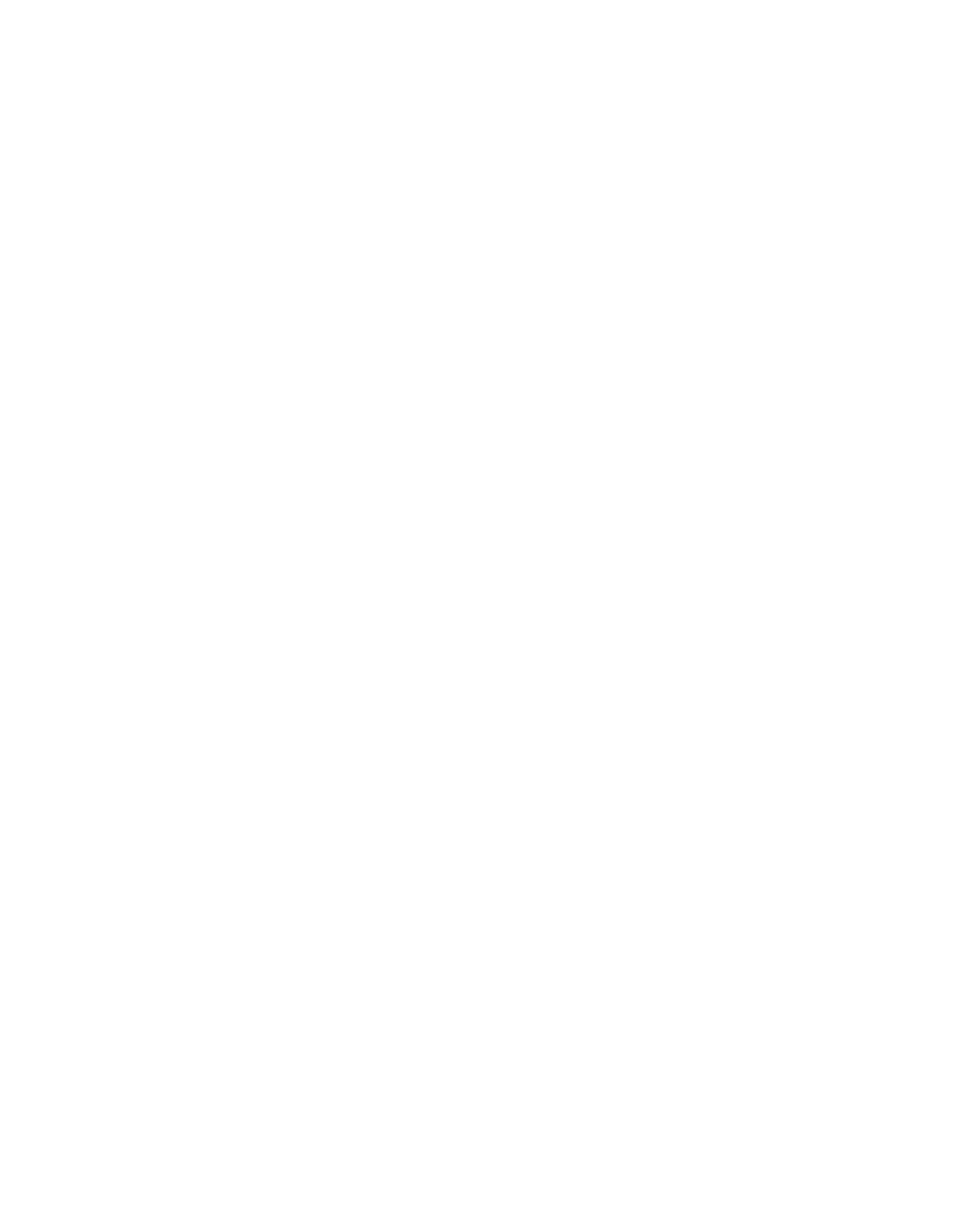#### **HILL, Justice**.

[¶1] Appellant, Thomas Witowski (Father), seeks review of district court orders that granted two partial summary judgments in favor of his former wife, Gayle Roosevelt, fka Gayle Witowski, (Mother). Mother filed a complaint on October 27, 2004, seeking to recover \$18,000.00 in child support arrearages, as well as other relief. We will dismiss the appeal because the order from which the appeal is taken is not a final order as contemplated by W.R.C.P. 54(b), it is not otherwise an appealable order as contemplated by W.R.A.P. 1.05, and it is not a matter that this Court will treat as a petition for writ of review.

#### **ISSUES**

[¶2] Because we conclude that this appeal must be dismissed, we will not set out the issues raised by Father. The only matters we will address are those which relate to whether or not this Court will take cognizance of this appeal and decide the issues raised by the parties. These matters we raise on our own motion.

## **FACTS AND PROCEEDINGS**

[¶3] As noted above, Mother filed her complaint on October 27, 2004. The parties were married in the state of Wisconsin on August 4, 1973. Lacey Witowski (Child) was born on April 22, 1984. By decree entered on August 24, 1992, in the state of Virginia, the parties were granted a divorce. The divorce decree incorporated an agreement/stipulation that settled all issues between the parties. Pertinent to this appeal, the agreement provided:

### 3. Child Support:

Husband shall pay to Wife the sum of Six Hundred Dollars (\$600.00) per month, for the support and maintenance of the minor child, with [sic] payable on the first day of each month, commencing the first day of June 1992, agreement [sic] and continuing in a like sum until the minor child reaches the age of 18 years or completes high school, whichever event shall last occur, and/or while the child is a full-time college student until age 23 years.

5. College Education of Child:

Husband and Wife shall each pay one-half of the expenses of said child's college education which shall include costs of books, tuition, lodging, meals, and related fees,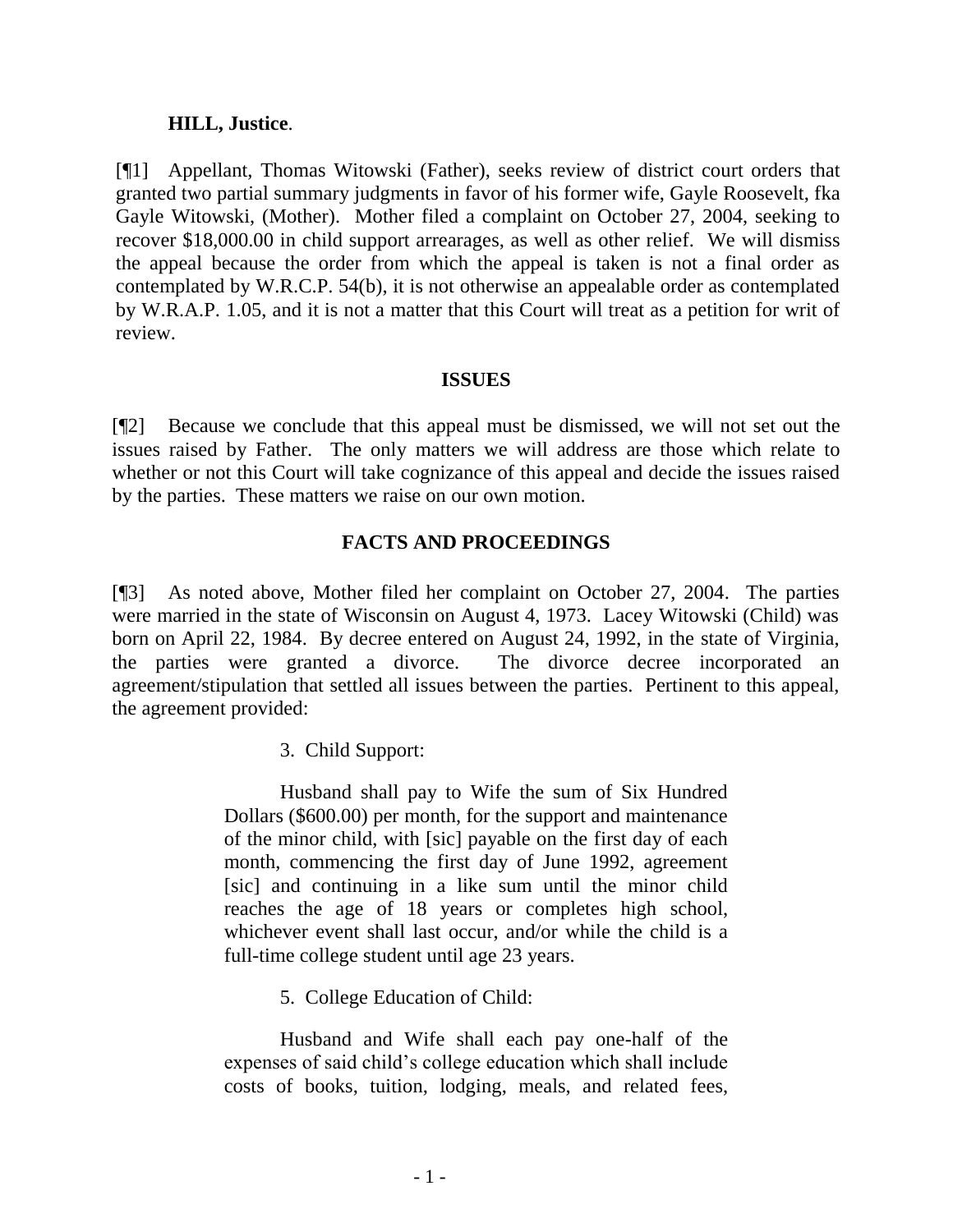provided that the limit of each party's liability for each academic year involved shall be one-half of the charge of suggested costs for that same academic year as set out in the published catalogue of the University of Virginia.

8. Medical, Dental, Hospitalization Expenses:

Husband shall provide military/Champus health, hospitalization and dental coverage for Wife, until such time as a final Decree of Divorce is entered and for the child until his obligation to support and educate the child has terminated. Husband will obtain and maintain a Champus supplement insurance (health) policy for said child during the same period of time and each party will pay half of all future and necessary medical and dental expenses for treatment, examination and/or care of child not covered by Champus or provided by military facilities and/or insurance.

[¶4] Following entry of the Virginia divorce decree, Mother and Child moved to Jackson, Wyoming. Although Father continually paid his monthly child support payments, as well as his share of Child's medical and educational expenses, these payments ceased in June of 2002 when Child graduated from high school. After finishing high school, Child attended the University of Wyoming as a full-time student.

[¶5] Mother filed this action on October 27, 2004, seeking, *inter alia*, child support arrearages and reimbursement for one-half of Child's medical and educational costs for the time period after graduation from high school, but during the time Child was a university student and under age 23. Mother's complaint asked the district court: (1) To give full faith and credit to the Virginia divorce; (2) to enforce the parties' agreement with respect to child support; (3) to award Mother \$18,000.00 in present arrearages, as well as any further arrearages that accumulated; and (4) that Father be ordered to pay Mother "such other damages, including incidental and consequential damages, as are awardable for breach of contract under the laws of the State of Wyoming or Virginia." Mother's pleadings included a request for attorney's fees and costs associated with the prosecution of this matter.

[¶6] By order dated October 24, 2005, the district court granted partial summary judgment to Mother. The district court found that, pursuant to the divorce decree, Father's child support obligations were clear and unambiguous, and he was required to fulfill his monetary duties until Child attained her twenty-third birthday, so long as she remained a full-time, college student. The district court also held that the precise amount owed by Father for the unpaid child support, medical and education costs, and Mother's attorney's fees, would be determined at a later date.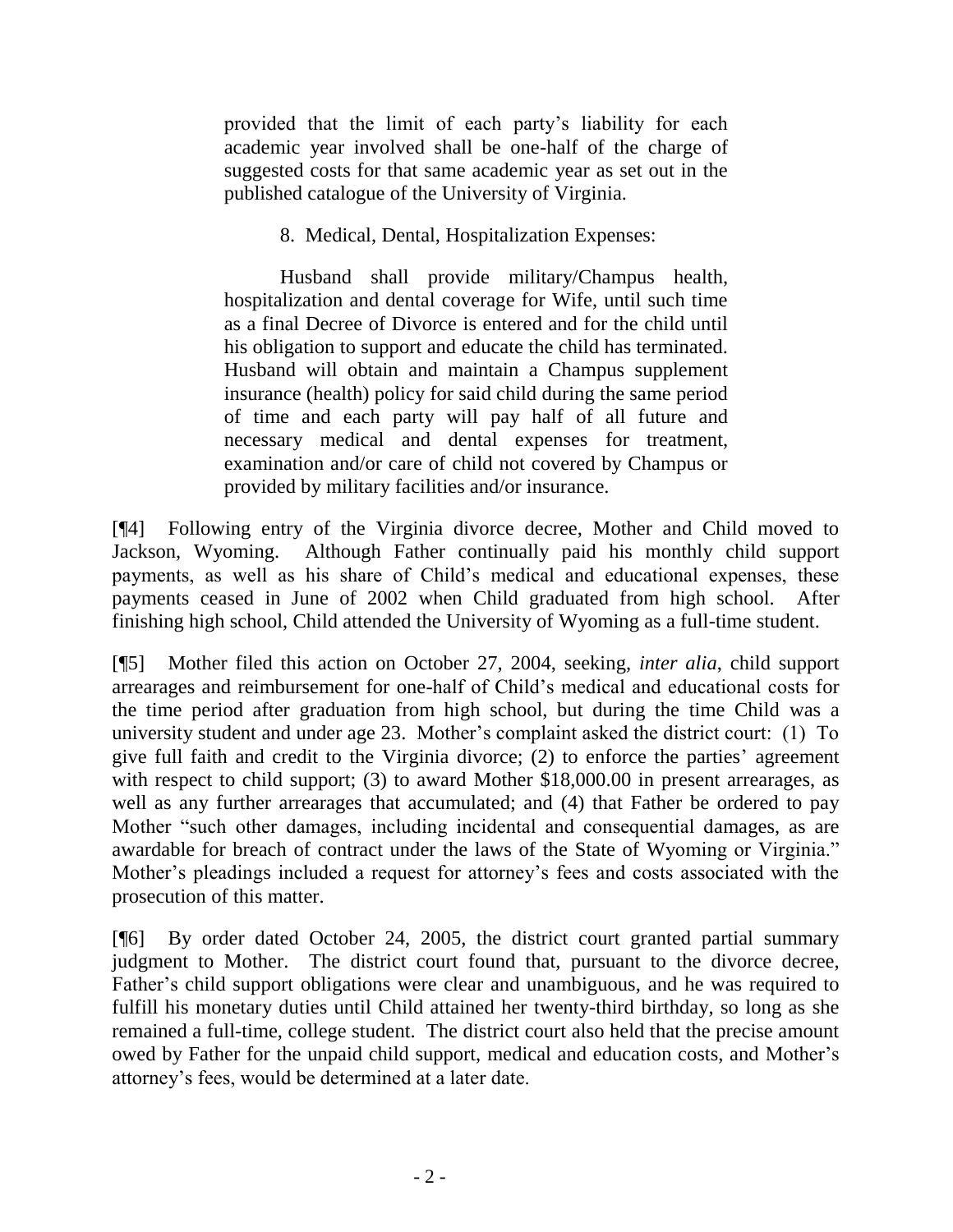[¶7] Adding somewhat more to the procedural confusion, on November 21, 2005, Father filed a Petition to Modify Child Support, essentially asking that the district court undo what it had done to date.

[¶8] On May 5, 2006, the district court issued an "Order Granting [Mother] Further Partial Summary Judgment." This order was issued after a trial to the court. The transcript of the proceedings is not included in the record on appeal. Documentary evidence introduced by Mother at the trial is contained in Volume II of the record on appeal. This documentary evidence is the source for the district court's findings of exactly what expenses Mother had paid, for which Father was required to reimburse her. In this Order, the district court determined, *inter alia*, that Father's motion to modify support should be denied, that Father's child support arrearages were \$25,800.00, and his share of Child's educational and medical costs totaled \$7,990.51. The district court further ordered: (1) That Father must file and serve written arguments regarding issues surrounding any reimbursable costs; (2) the parties were to agree to a payment schedule for all arrearages by June 15, 2006, or the district court would impose its own payment schedule; and (3) that Mother was to file responsive arguments as well as any arguments regarding her request for attorney's fees, costs of prosecution, and pre-judgment interest. Father filed a partial response on May 25, 2006. On June 1, 2006, he filed the notice of appeal that brought the matter to this Court.

### **DISCUSSION**

[¶9] This appeal suffers from many infirmities. Our focus will be on the condition of the orders from which the appeal is taken. They are not final orders. W.R.C.P. 54 (b) provides:

> (b) *Judgment Upon Multiple Claims or Involving Multiple Parties*. -- When more than one claim for relief is presented in an action, whether as a claim, counterclaim, cross-claim, or third-party claim, or when multiple parties are involved, **the court may direct the entry of a final judgment as to one or more but fewer than all of the claims or parties only upon an express determination that there is no just reason for delay and upon an express direction for the entry of judgment**. **In the absence of such determination and direction, any order or other form of decision, however designated, which adjudicates fewer than all the claims or the rights and liabilities of fewer than all the parties shall not terminate the action as to any of the claims or parties, and the order or other form of decision is subject to revision at any time before**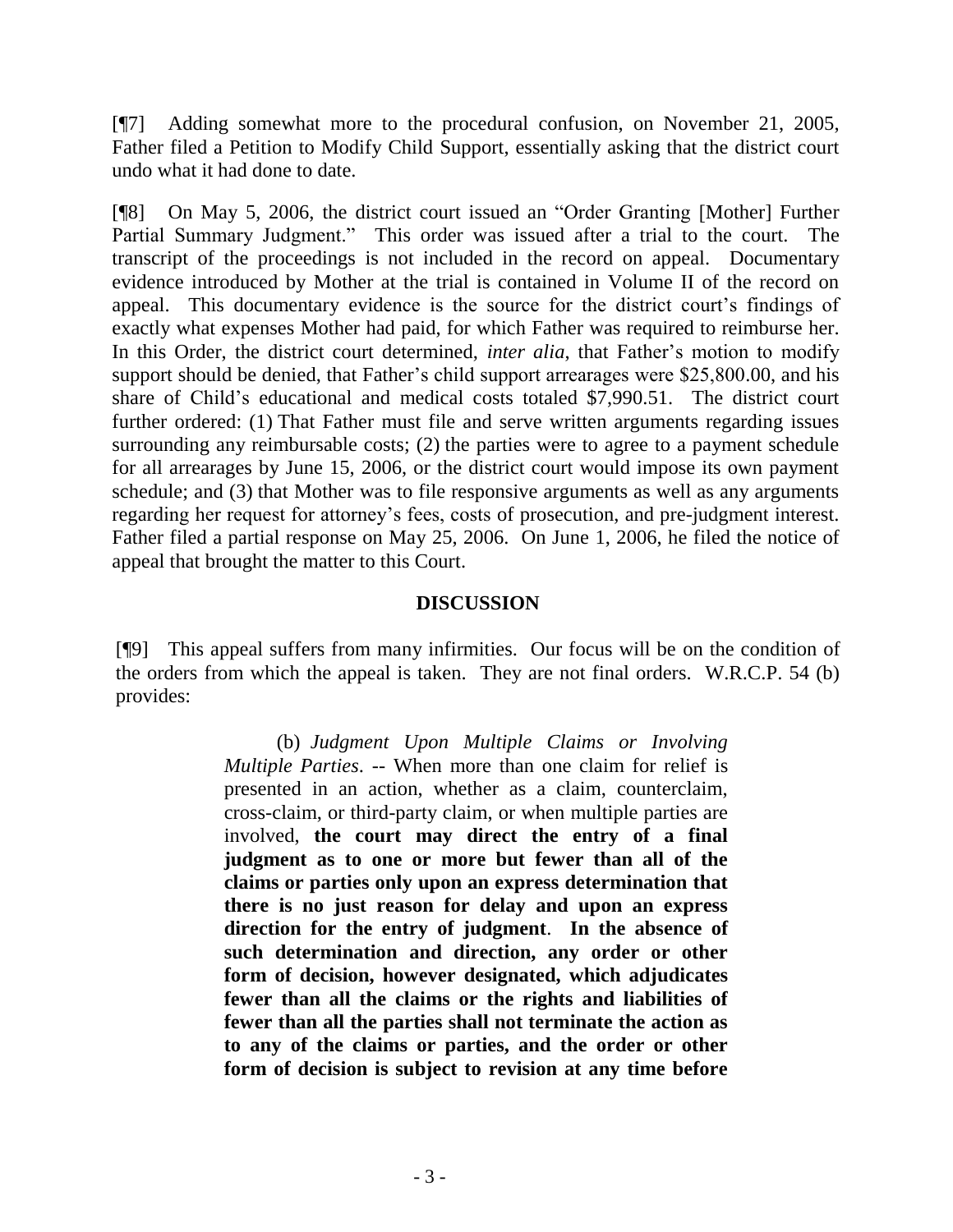## **the entry of judgment adjudicating all the claims and the rights and liabilities of all the parties.** [Emphasis added.]

The Annotation to Rule 54 contains a digest of cases, too numerous to mention, that espouse the basis for this rule. However, the gist of it is simply that an order granting a partial summary judgment, that leaves open other undecided issues, is not a final order, *e.g., Stewart Title Guaranty Company v. Tilden*, 2005 WY 53, ¶¶ 6-7, 110 P.3d 865, 869- 70 (Wyo. 2005). Not only is the order appealed from not final, the district court was not asked to make, nor did it make of its own motion, the certification required by Rule 54(b).

[¶10] Continuing, the order from which the appeal is taken is not one that is described in W.R.A.P. 1.05:

An appealable order is:

(a) An order affecting a substantial right in an action, when such order, in effect, determines the action and prevents a judgment; or

(b) An order affecting a substantial right made in a special proceeding; or

(c) An order made upon a summary application in an action after judgment; or

(d) An order, including a conditional order, granting a new trial on the grounds stated in Rule 59(a)(4) and (5), Wyo. R. Civ. P.; if an appeal is taken from such an order, the judgment shall remain final and in effect for the purposes of appeal by another party; or

(e) Interlocutory orders and decrees of the district courts which:

> (1) Grant, continue, or modify injunctions, or dissolve injunctions, or refuse to dissolve or modify injunctions; or

> (2) Appoint receivers, or issue orders to wind up receiverships, or to take steps to accomplish the purposes thereof, such as directing sales or other disposition of property.

> (See Rule 13 for additional guidance on review of interlocutory orders.)

[¶11] Finally, the order from which the appeal is taken is not the sort of notice of appeal that might invoke our discretion to convert it to a petition for writ of review under W.R.A.P 13.